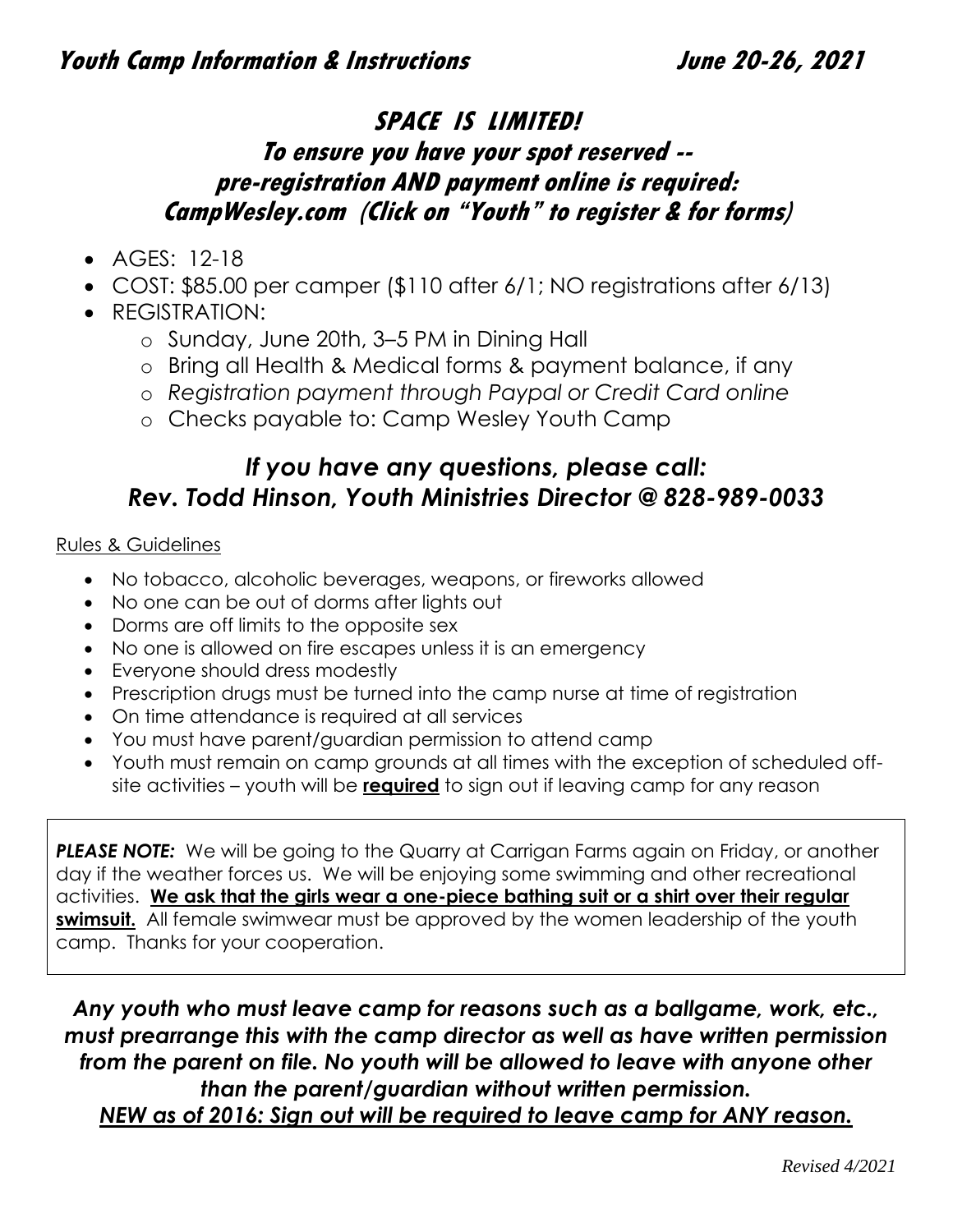# **Student and Parent Consent Form**

*(Use ink to fill in all information on this form.)*

#### **For your information, we expect each student to conform to these rules of conduct:**

No possession or use of alcohol, drugs, or tobacco No student can drive unless previously cleared by the Youth Camp leadership No fighting, weapons, fireworks, lighters, or explosives No offensive or immodest clothing Dorms are off limits to those of the opposite sex Participation with the group is expected – on time attendance to all services required Respect camp property and other people's property Respect one another, staff, and adult leaders Respect and comply with event schedules Have lots and lots of fun!

#### **Students who repeatedly fail to comply with these expectations may be sent home at their parents' expense.**

#### *Student Consent (Must be signed)*

*I, the student, have read the rules of conduct, the above evaluation of my health, and permission to participate in youth group activities. I agree to abide by the stated personal limitations and code of conduct.* 

Student signature: \_\_\_\_\_\_\_\_\_\_\_\_\_\_\_\_\_\_\_\_\_\_\_\_\_\_\_\_\_\_\_\_\_\_ Date: \_\_\_\_\_\_\_\_\_\_\_\_\_\_\_\_\_\_

#### *Parent Consent (Must be signed)*

Activities may include, but are not limited to: cookouts, basketball, rollerskating, rollerblading, games in the park, soccer, broomball, volleyball, softball, baseball, camping, swimming, bowling, hiking, biking, concerts, Bible studies, hayrides. *Note: If you desire to limit your child's participation in any event, please submit your wishes in writing to the church youth pastor prior to that event.*

**(Student's Name)** has my permission to attend all youth activities sponsored by *Camp Wesley Youth Camp* from June 20-June 26, 2021.

This consent form gives permission to seek whatever medical attention is deemed necessary and releases the Youth Camp and its staff of any liability against personal losses of named child.

I/We the undersigned have legal custody of the student named above, a minor, and have given our consent for him/her to attend events being organized by Camp Wesley Youth Camp. I/We understand that there are inherent risks involved in any ministry or athletic event, and I/we hereby release Camp Wesley Youth Camp, its pastors, employees, agents, and volunteer workers from any and all liability for any injury, loss, or damage to person or property that may occur during the course of my/our child's involvement. In the event that he/she is injured and requires the attention of a doctor, I/we consent to any reasonable medical treatment as deemed necessary by a licensed physician. In the event treatment is required from a physician and/or hospital personnel designated by Camp Wesley Youth Camp, I/we agree to hold such person free and harmless of any claims, demands, or suits for damages arising from the giving of such consent. I/We also acknowledge that we will be ultimately responsible for the cost of any medical care should the cost of that medical care not be reimbursed by the health insurance provider. Further, I/we affirm that the health insurance information provided above is accurate at this date and will, to the best of my/our knowledge, still be in force for the student named above. I/we also agree to bring my/our child home at my/our own expense should they become ill or if deemed necessary by the youth camp staff member.

I/We give Camp Wesley permission to use any official photographs taken by camp officials that may include my/our child, to be used in Camp Wesley Publicity materials (Example: Brochures, internet, etc.).

Parent/Guardian signature: \_\_\_\_\_\_\_\_\_\_\_\_\_\_\_\_\_\_\_\_\_\_\_\_\_\_\_\_\_\_\_\_ Date: \_\_\_\_\_\_\_\_\_\_\_\_\_\_\_\_\_\_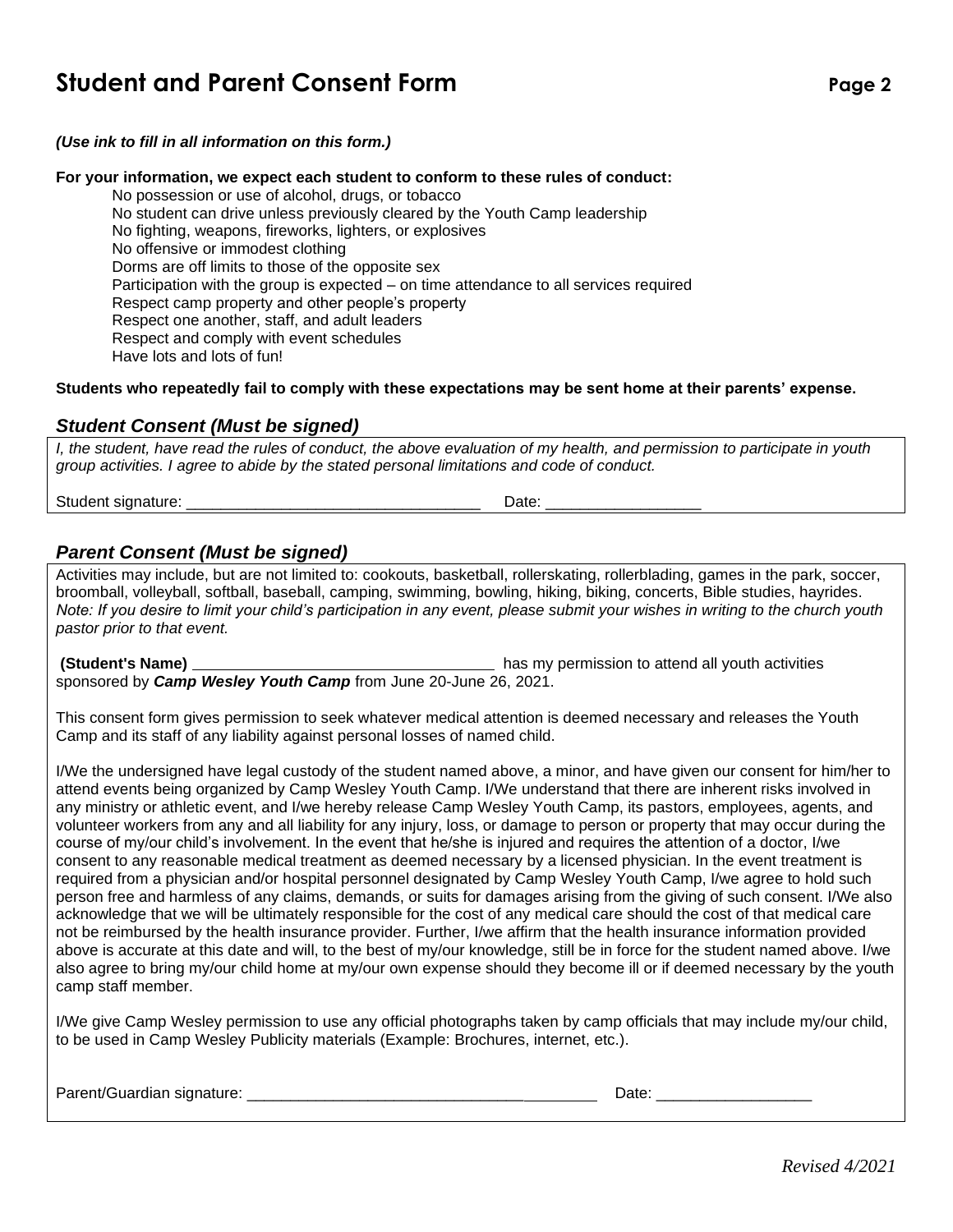# **CAMP WESLEY MEDICAL RELEASE FORM Page 3**

*(Use ink to fill in all information on this form. Please print.)*

| Name: LAST<br>FIRST                                                                                                                                                                                                                                                                                                                                                                                                                                                                                                                                                                                                     | Age _________                                                           | Birthdate __________________       |
|-------------------------------------------------------------------------------------------------------------------------------------------------------------------------------------------------------------------------------------------------------------------------------------------------------------------------------------------------------------------------------------------------------------------------------------------------------------------------------------------------------------------------------------------------------------------------------------------------------------------------|-------------------------------------------------------------------------|------------------------------------|
| <b>MIDDLE</b>                                                                                                                                                                                                                                                                                                                                                                                                                                                                                                                                                                                                           |                                                                         |                                    |
|                                                                                                                                                                                                                                                                                                                                                                                                                                                                                                                                                                                                                         |                                                                         |                                    |
|                                                                                                                                                                                                                                                                                                                                                                                                                                                                                                                                                                                                                         |                                                                         |                                    |
|                                                                                                                                                                                                                                                                                                                                                                                                                                                                                                                                                                                                                         |                                                                         |                                    |
|                                                                                                                                                                                                                                                                                                                                                                                                                                                                                                                                                                                                                         |                                                                         |                                    |
|                                                                                                                                                                                                                                                                                                                                                                                                                                                                                                                                                                                                                         |                                                                         |                                    |
|                                                                                                                                                                                                                                                                                                                                                                                                                                                                                                                                                                                                                         |                                                                         |                                    |
| <b>Medical History</b>                                                                                                                                                                                                                                                                                                                                                                                                                                                                                                                                                                                                  |                                                                         |                                    |
| If necessary, describe in detail the nature and severity of any physical and/or psychological ailment, illness, propensity, weakness, limitation, handicap,<br>disability, or condition to which your child is subject and of which the staff should be aware, and what, if any, action of protection is required on account<br>thereof. Submit this notification in writing and attach it to this form. Include names of medications and dosages that must be taken.                                                                                                                                                   |                                                                         |                                    |
| Check the following areas of concern for this student. If necessary, add another page with details:                                                                                                                                                                                                                                                                                                                                                                                                                                                                                                                     |                                                                         |                                    |
| 1. For your child's safety and our knowledge, is your student a-<br>$\Box$ fair swimmer<br>$\Box$ good swimmer                                                                                                                                                                                                                                                                                                                                                                                                                                                                                                          | $\Box$ non-swimmer                                                      |                                    |
| 2. Does your child have allergies to-<br>$\square$ medications<br>$\Box$ pollens<br>$\Box$ food                                                                                                                                                                                                                                                                                                                                                                                                                                                                                                                         | $\square$ insect bites                                                  |                                    |
| 3. Does your child suffer from, or has ever experienced, or is being treated currently for any of the following:<br>$\Box$ asthma<br>$\Box$ frequently upset stomach $\Box$ physical handicap                                                                                                                                                                                                                                                                                                                                                                                                                           | $\Box$ epilepsy / seizure disorder $\Box$ heart trouble $\Box$ diabetes |                                    |
|                                                                                                                                                                                                                                                                                                                                                                                                                                                                                                                                                                                                                         |                                                                         |                                    |
| $\Box$ glasses<br>5. Does your child wear                                                                                                                                                                                                                                                                                                                                                                                                                                                                                                                                                                               | $\square$ contact lenses                                                |                                    |
| 6. Please list and explain any major illnesses the child experienced during the last year:                                                                                                                                                                                                                                                                                                                                                                                                                                                                                                                              |                                                                         |                                    |
| Additional comments:                                                                                                                                                                                                                                                                                                                                                                                                                                                                                                                                                                                                    |                                                                         |                                    |
| Should this child's activities be restricted for any reason? Please explain:                                                                                                                                                                                                                                                                                                                                                                                                                                                                                                                                            |                                                                         |                                    |
|                                                                                                                                                                                                                                                                                                                                                                                                                                                                                                                                                                                                                         |                                                                         |                                    |
| My child/teenager may be administered over the counter medications.                                                                                                                                                                                                                                                                                                                                                                                                                                                                                                                                                     |                                                                         |                                    |
|                                                                                                                                                                                                                                                                                                                                                                                                                                                                                                                                                                                                                         |                                                                         | Date                               |
|                                                                                                                                                                                                                                                                                                                                                                                                                                                                                                                                                                                                                         |                                                                         |                                    |
| I understand that the camp staff and volunteers will use their best efforts to supervise; however, I also understand the<br>camp staff is not responsible for loss of personal property or bodily injury. If I cannot be reached at the time of an<br>emergency and if treatment is urgent in the judgment of the camp staff and medical authorities, I authorize and direct the<br>camp staff members present to send my child (properly accompanied) to the hospital or the most easily accessible<br>medical facility. I understand that I will assume full responsibility for the payment of any services rendered. |                                                                         |                                    |
|                                                                                                                                                                                                                                                                                                                                                                                                                                                                                                                                                                                                                         |                                                                         | Date: <u>_____________________</u> |
| *Note – This document is to remain active one year from the date in which it is signed.                                                                                                                                                                                                                                                                                                                                                                                                                                                                                                                                 |                                                                         |                                    |

*Revised 4/2021*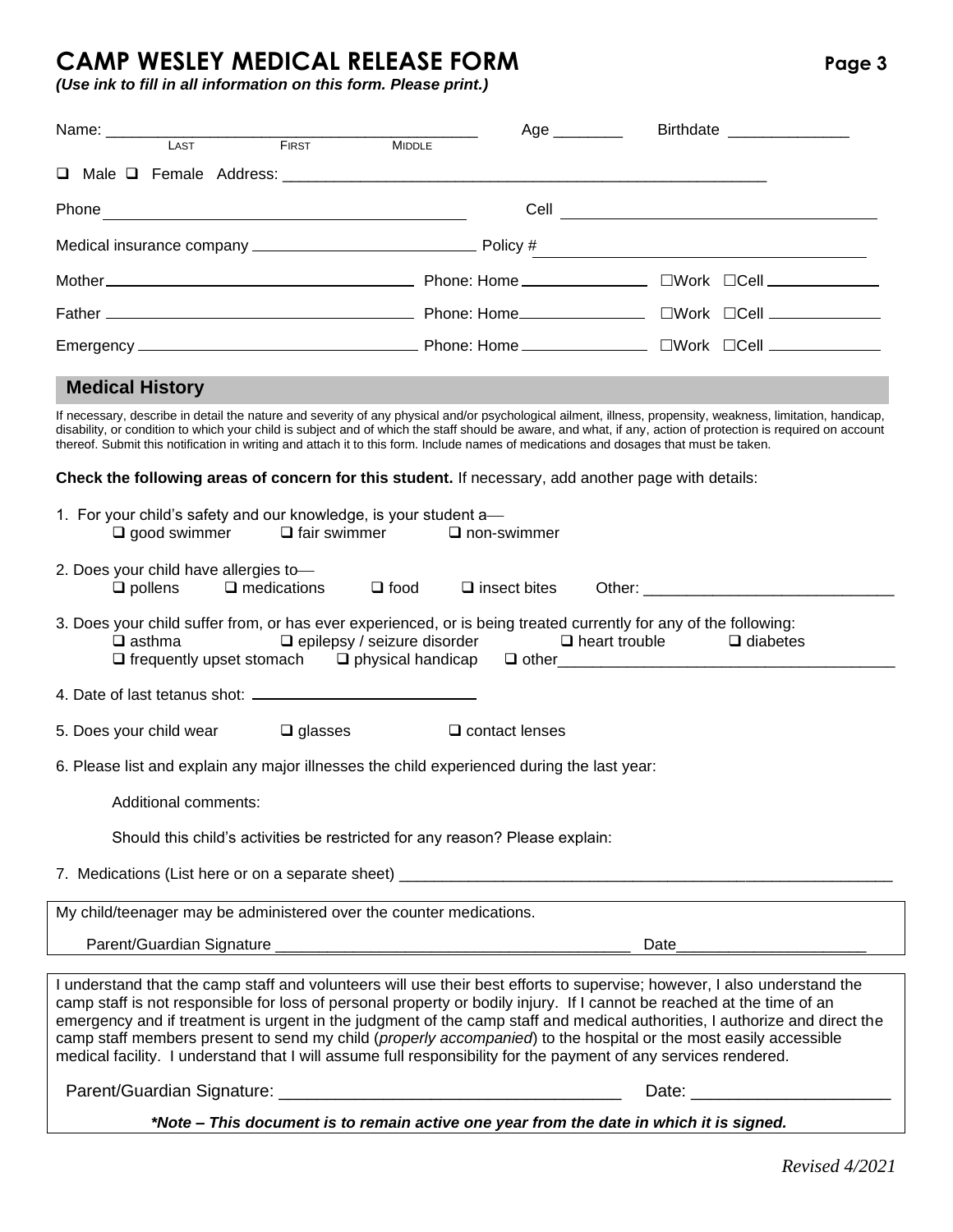### **Camp Wesley Youth and Kids Camps**

#### **Assumption of Risk and Waiver of Liability Relating to COVID-19**

The novel coronavirus ("COVID-19") has been declared a worldwide pandemic by the World Health Organization. COVID-19 is extremely contagious and is believed to spread mainly from person-to-person contact. As a result, federal, state, and local governments and federal and state health agencies recommend social distancing and have, in many locations, prohibited the congregation of groups of people. Camp Wesley Camp Meeting Association ("the Camp") has put in place preventative measures to reduce the spread of COVID-19; however, we cannot guarantee that you or your child(ren) will not become infected with COVID-19. Further, attending the summer Youth/Kids Camp could increase your child(ren)'s or your risk of contracting COVID-19.

By signing this agreement, I acknowledge the contagious nature of COVID-19 and voluntarily assume the risk that my child(ren) and I may be exposed to or infected by COVID-19 by attending the summer program at the Camp and that such exposure or infection may result in personal injury, illness, permanent disability, and death. I understand that the risk of becoming exposed to or infected by COVID-19 at the Camp may result from the actions, omissions, or negligence of myself and others, including, but not limited to, staff, volunteers, and program participants and their families.

I voluntarily agree to assume all of the foregoing risks and accept sole responsibility for any injury to my child(ren) or myself including, but not limited to, personal injury, disability, death, illness, damage, loss, claim, liability, or expense, of any kind, that I or my child(ren) may experience or incur in connection with my child(ren)'s attendance at the summer Youth/Kids Camp or participation in programming ("Claims"). On my behalf, and on behalf of my child(ren), I hereby release, covenant not to sue, discharge, and hold harmless Camp Wesley Camp Meeting Association, and all of their current, former, and future members, agents, representatives, volunteers, councilors, and related entities (collectively, "Camp Wesley") of and from the Claims, including all liabilities, claims, actions, damages, costs or expenses of any kind arising out of or relating thereto. I understand and agree that this release includes any Claims based on the actions, omissions, or negligence of the Camp, its members, volunteers, councilors, agents, and representatives, whether a COVID-19 infection occurs before, during, or after participation in any summer program.

Signature of Parent/Guardian Date

Print Name of Parent/Guardian Name of Student Participant(s)